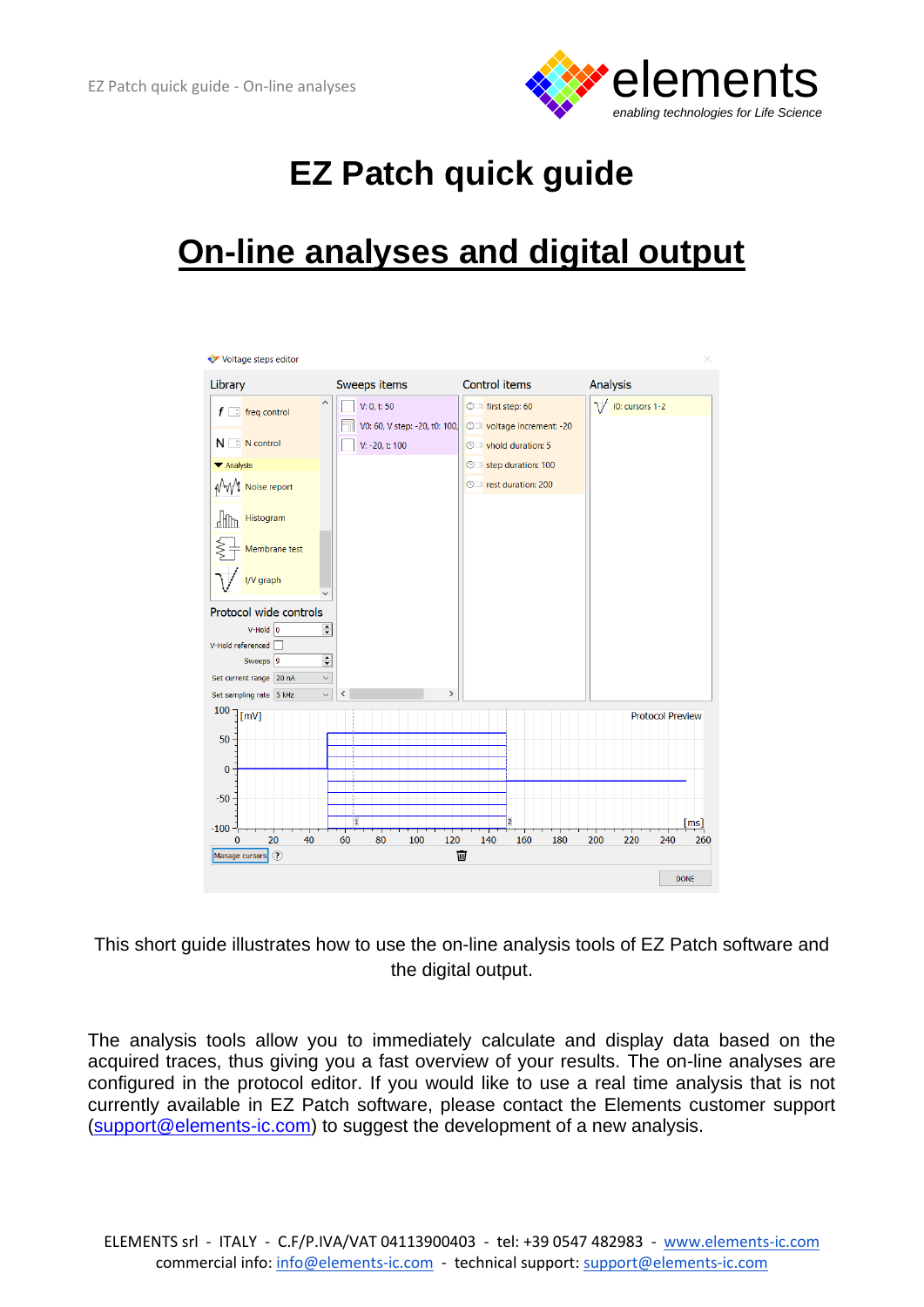

## **Set up an automated I-V plot analysis**

As an example, we will design an automated I-V plot analysis of two consecutive series of voltage step protocol.

Let's start creating a new episodic voltage step protocol consisting of two set of steps preceded and followed by constant voltage values (see the waveform preview in the image below; for more details see the "protocol editor" guide).

Scroll the list of the library in the protocol editor and find the **analysis tools**. Drag the I-V analysis item in the analysis box.

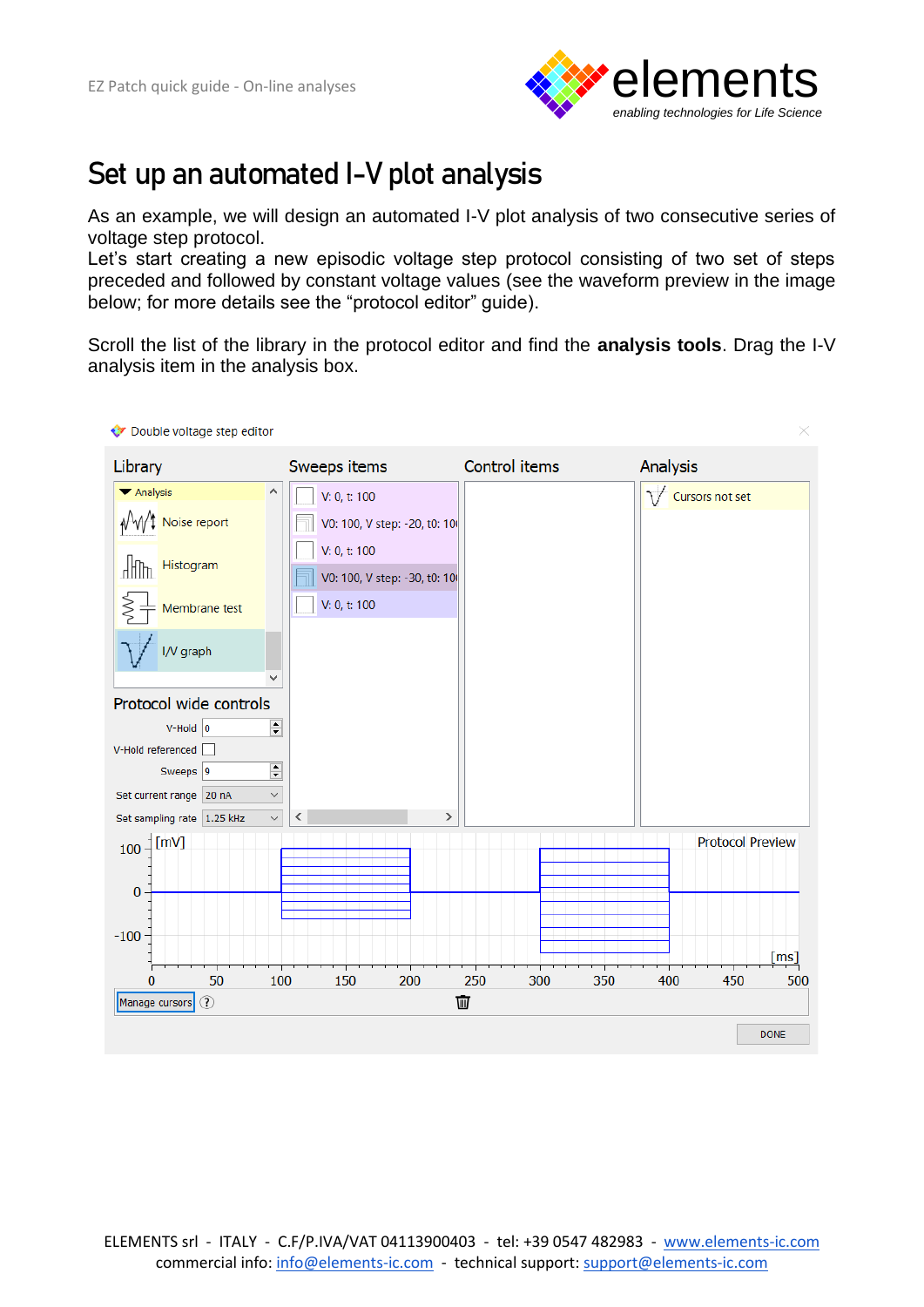

Using the waveform preview, insert the cursors to define the portion of the waveform where the analysis must be performed.

Let's start designing a I-V plot analysis of the first series of steps.

Click on "**manage cursors**" button and double click on the waveform to bring up the cursors. Use the left button of the mouse to arrange them in the desired point.

Alternatively, right click with the mouse to open the **cursor properties** panel. Here you can accurately modify the location of the cursors within the waveform and define the repetitions and the sweeps that must be included in the analysis. If you need to delete a cursor, just drag it into the trash.



Conclude the setup of the analysis assigning the newly designed cursor to the I-V item: double click on the I-V item in the analysis box to open the **properties panel** and assign the new cursors to the time point 1 and 2, as shown in the figure below.

| V I/V graph property panel                                                                                                                                   |                         |  |
|--------------------------------------------------------------------------------------------------------------------------------------------------------------|-------------------------|--|
| Plots an I/V graph of the current and voltage<br>values sampled within specific intervals.                                                                   |                         |  |
| The number of intervals can be modified, and<br>each pair of consecutive time point must enclose<br>one of the intervals in which I/V samples are collected: |                         |  |
| e.g. Time points 1 and 2 must enclose an interval I0.                                                                                                        |                         |  |
| Intervals $#$  1                                                                                                                                             |                         |  |
|                                                                                                                                                              |                         |  |
|                                                                                                                                                              | Time point 1   Cursor 1 |  |
|                                                                                                                                                              | Time point 2   Cursor 2 |  |

Close the protocol editor and call the I-V graph analysis widget clicking on "View" (top left of the screen) and then on I-V graph. Choose how to plot the current signal by selecting average, maximum, minimum, or peak value. A short description of these options is shown positioning the cursor on the help ("?") button next to the dropdown menu.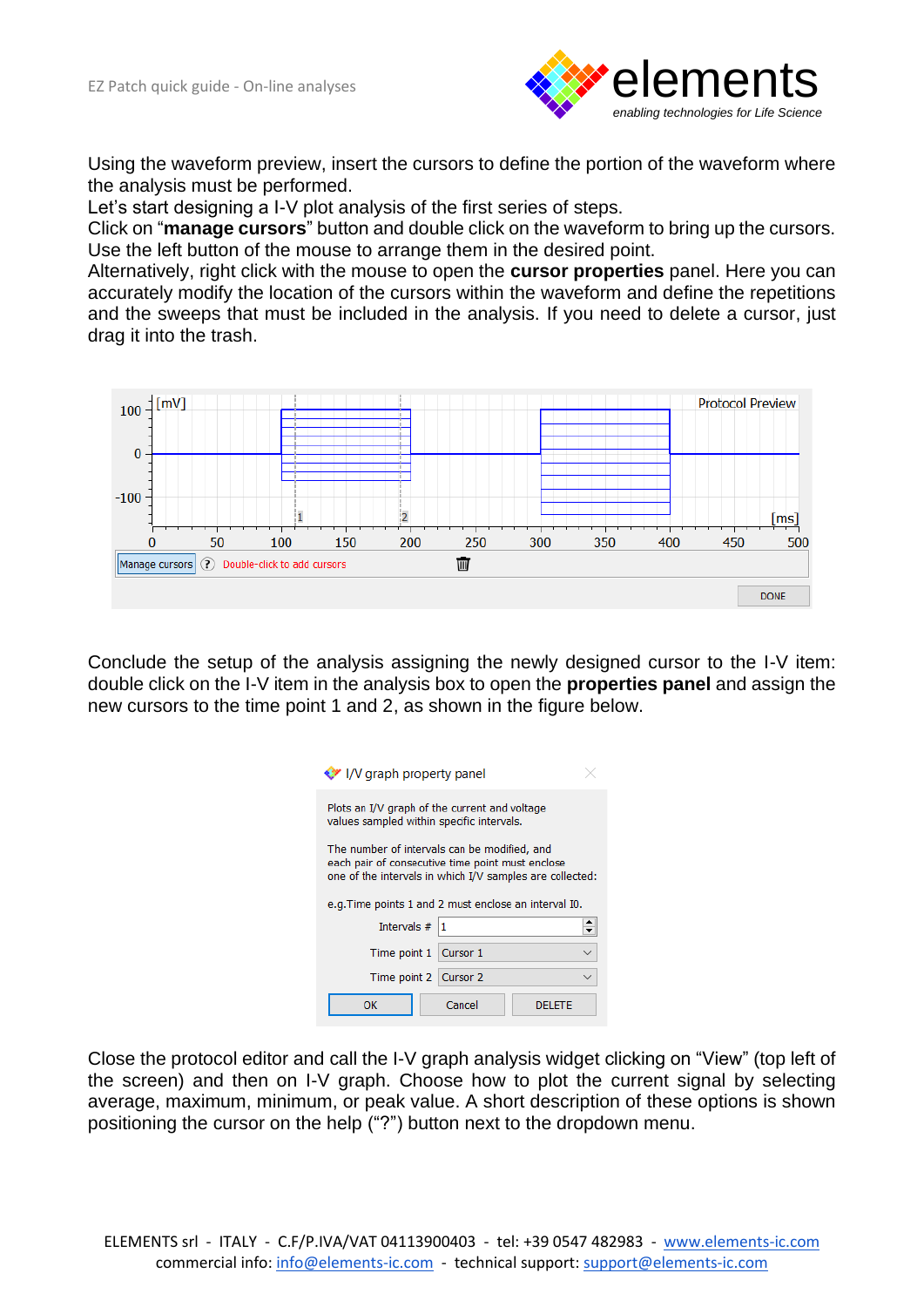



Run the protocol. The software reads the data collected in the region included between the two cursors and automatically displays the selected value in the graph.

Use the "new data" drop-down menu to **overlap the plots**, or to replace the earlier ones. When the overlap mode is selected, the legend updates to keep track of the plots. When the protocol is run in "record" mode the legend assigns the filename to the plot. Place the mouse cursor over the fitting buttons to read the fitting types.

Plotted data can be exported as a .CSV file using the **export command**.

EZ Patch provides a selection of pre-defined **fitting functions** that can be applied on the last plotted data. The fitting results are automatically written in the lab-book.



Using the same  $\frac{1-80}{-60}$   $\frac{-40}{-40}$   $\frac{-20}{-60}$   $\frac{20}{-40}$   $\frac{40}{-60}$   $\frac{80}{-100}$  approach add another I-V plot analysis within the same waveform: open the protocol editor and add two new cursors. Open the I-V graph property panel, add a **new interval**, and assign the newly positioned cursors as shown previously.